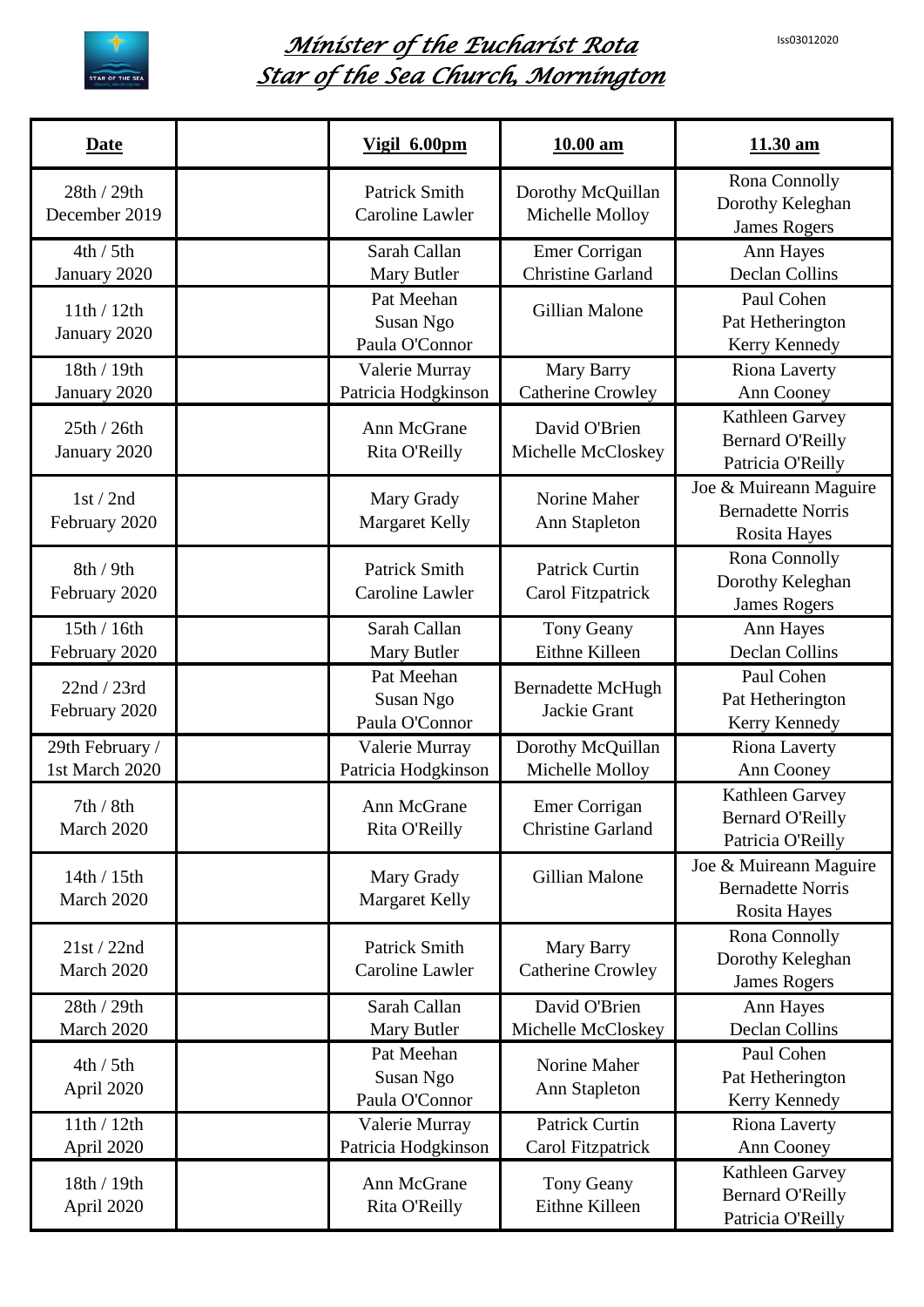

## *Minister of the Eucharist Rota Star of the Sea Church, Mornington*

| Date                            | Vigil 6.00pm                              | $10.00$ am                                       | 11.30 am                                                           |
|---------------------------------|-------------------------------------------|--------------------------------------------------|--------------------------------------------------------------------|
| 25th / 26th<br>April 2020       | Mary Grady<br><b>Margaret Kelly</b>       | <b>Bernadette McHugh</b><br>Jackie Grant         | Joe & Muireann Maguire<br><b>Bernadette Norris</b><br>Rosita Hayes |
| 2nd / 3rd<br><b>May 2020</b>    | <b>Patrick Smith</b><br>Caroline Lawler   | Dorothy McQuillan<br>Michelle Molloy             | Rona Connolly<br>Dorothy Keleghan<br><b>James Rogers</b>           |
| 9th / 10th<br><b>May 2020</b>   | Sarah Callan<br>Mary Butler               | Emer Corrigan<br><b>Christine Garland</b>        | Ann Hayes<br><b>Declan Collins</b>                                 |
| 16th / 17th<br><b>May 2020</b>  | Pat Meehan<br>Susan Ngo<br>Paula O'Connor | Gillian Malone                                   | Paul Cohen<br>Pat Hetherington<br>Kerry Kennedy                    |
| 23rd / 24th<br>May 2020         | Valerie Murray<br>Patricia Hodgkinson     | Mary Barry<br><b>Catherine Crowley</b>           | <b>Riona Laverty</b><br>Ann Cooney                                 |
| 30th / 31st<br><b>May 2020</b>  | Ann McGrane<br>Rita O'Reilly              | David O'Brien<br>Michelle McCloskey              | Kathleen Garvey<br><b>Bernard O'Reilly</b><br>Patricia O'Reilly    |
| 6th / 7th<br><b>June 2020</b>   | <b>Patrick Smith</b><br>Caroline Lawler   | Norine Maher<br>Ann Stapleton                    | Rona Connolly<br>Dorothy Keleghan<br><b>James Rogers</b>           |
| 13th / 14th<br>June 2020        | Sarah Callan<br>Mary Butler               | <b>Patrick Curtin</b><br>Carol Fitzpatrick       | Ann Hayes<br><b>Declan Collins</b>                                 |
| 20th / 21st<br>June 2020        | Pat Meehan<br>Susan Ngo<br>Paula O'Connor | Tony Geany<br>Eithne Killeen                     | Paul Cohen<br>Pat Hetherington<br>Kerry Kennedy                    |
| 27th / 28th<br>June 2020        | Valerie Murray<br>Patricia Hodgkinson     | Dorothy McQuillan<br>Michelle Molloy             | Riona Laverty<br>Ann Cooney                                        |
| 4th / 5th<br><b>July 2020</b>   | Ann McGrane<br>Rita O'Reilly              | <b>Emer Corrigan</b><br><b>Christine Garland</b> | Kathleen Garvey<br><b>Bernard O'Reilly</b><br>Patricia O'Reilly    |
| 11th / 12th<br><b>July 2020</b> | <b>Patrick Smith</b><br>Caroline Lawler   | Gillian Malone                                   | Rona Connolly<br>Dorothy Keleghan<br><b>James Rogers</b>           |
| 18th / 19th<br><b>July 2020</b> | Sarah Callan<br>Mary Butler               | Mary Barry<br><b>Catherine Crowley</b>           | Ann Hayes<br>Declan Collins                                        |
| 25th / 26th<br><b>July 2020</b> | Pat Meehan<br>Susan Ngo<br>Paula O'Connor | David O'Brien<br>Michelle McCloskey              | Paul Cohen<br>Pat Hetherington<br>Kerry Kennedy                    |
| 1st/2nd<br>August 2020          | Valerie Murray<br>Patricia Hodgkinson     | Norine Maher<br>Ann Stapleton                    | Riona Laverty<br>Ann Cooney                                        |
| 8th / 9th<br>August 2020        | Ann McGrane<br>Rita O'Reilly              | <b>Patrick Curtin</b><br>Carol Fitzpatrick       | Kathleen Garvey<br><b>Bernard O'Reilly</b><br>Patricia O'Reilly    |
| 15th / 16th<br>August 2020      | <b>Patrick Smith</b><br>Caroline Lawler   | <b>Tony Geany</b><br>Eithne Killeen              | Rona Connolly<br>Dorothy Keleghan<br><b>James Rogers</b>           |
| 22nd / 23rd<br>August 2020      | Sarah Callan<br>Mary Butler               | Dorothy McQuillan<br>Michelle Molloy             | Ann Hayes<br>Declan Collins                                        |